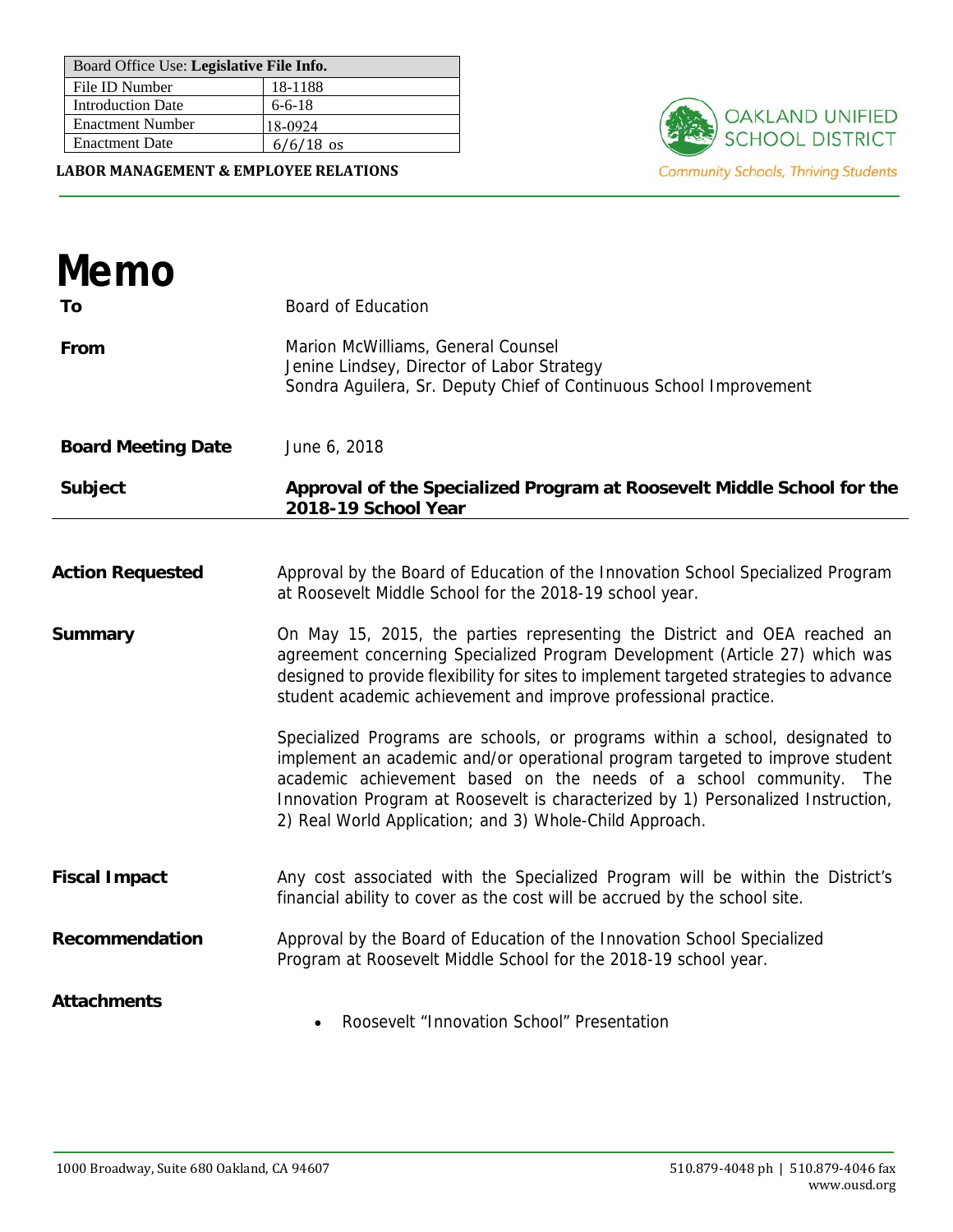## Roosevelt Middle School as an "Innovation School" Oakland Unified School District

Board Presentation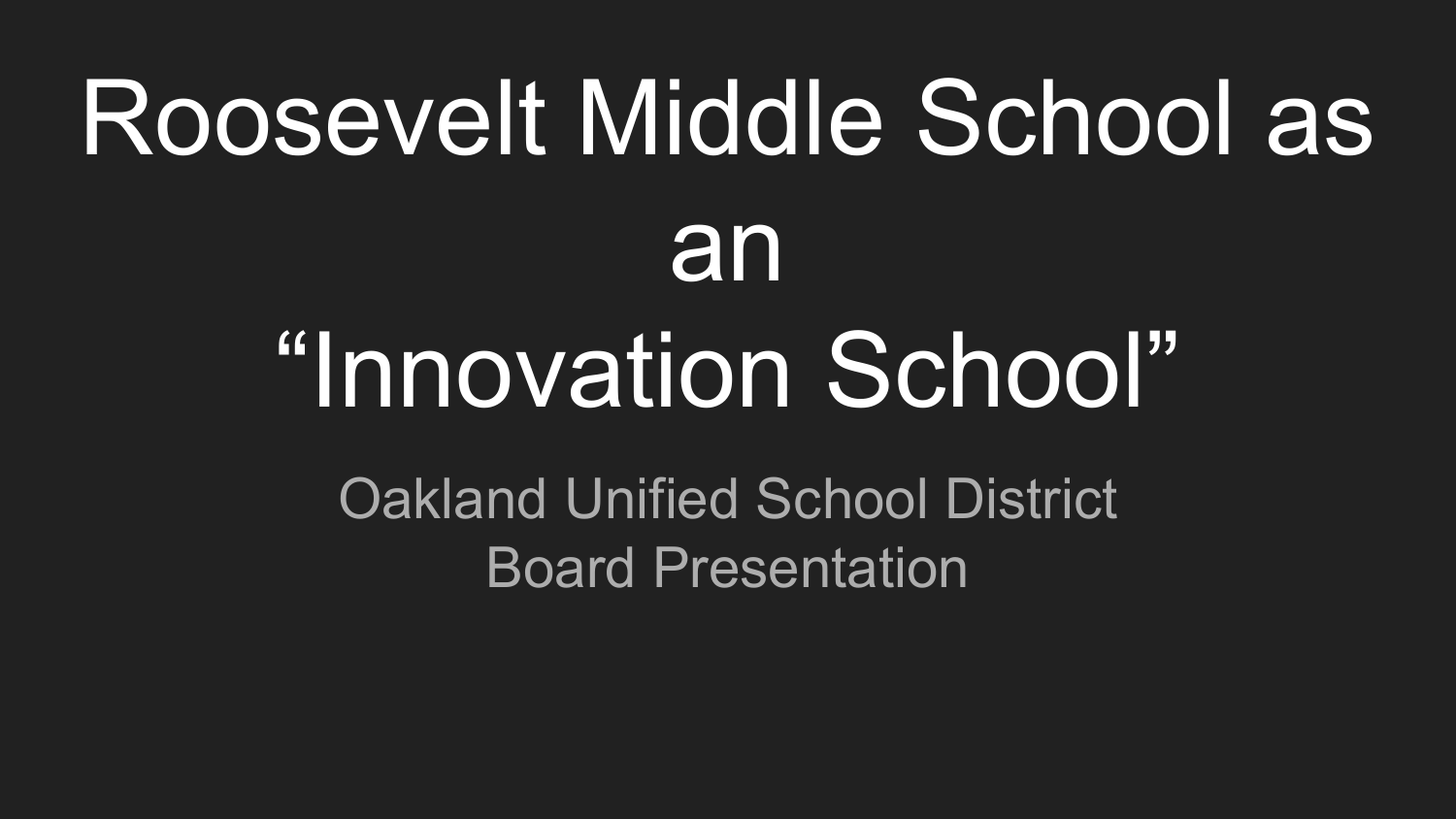## Article 27 History and Purpose

- Negotiated in 2015 in the OEA/OUSD labor contract.
- Purpose: To run "Specialized Programs" which are designated to implement a specialized academic and/or operational program targeted to improve student academic achievement.
- For example, a bilingual school or a blended learning school.